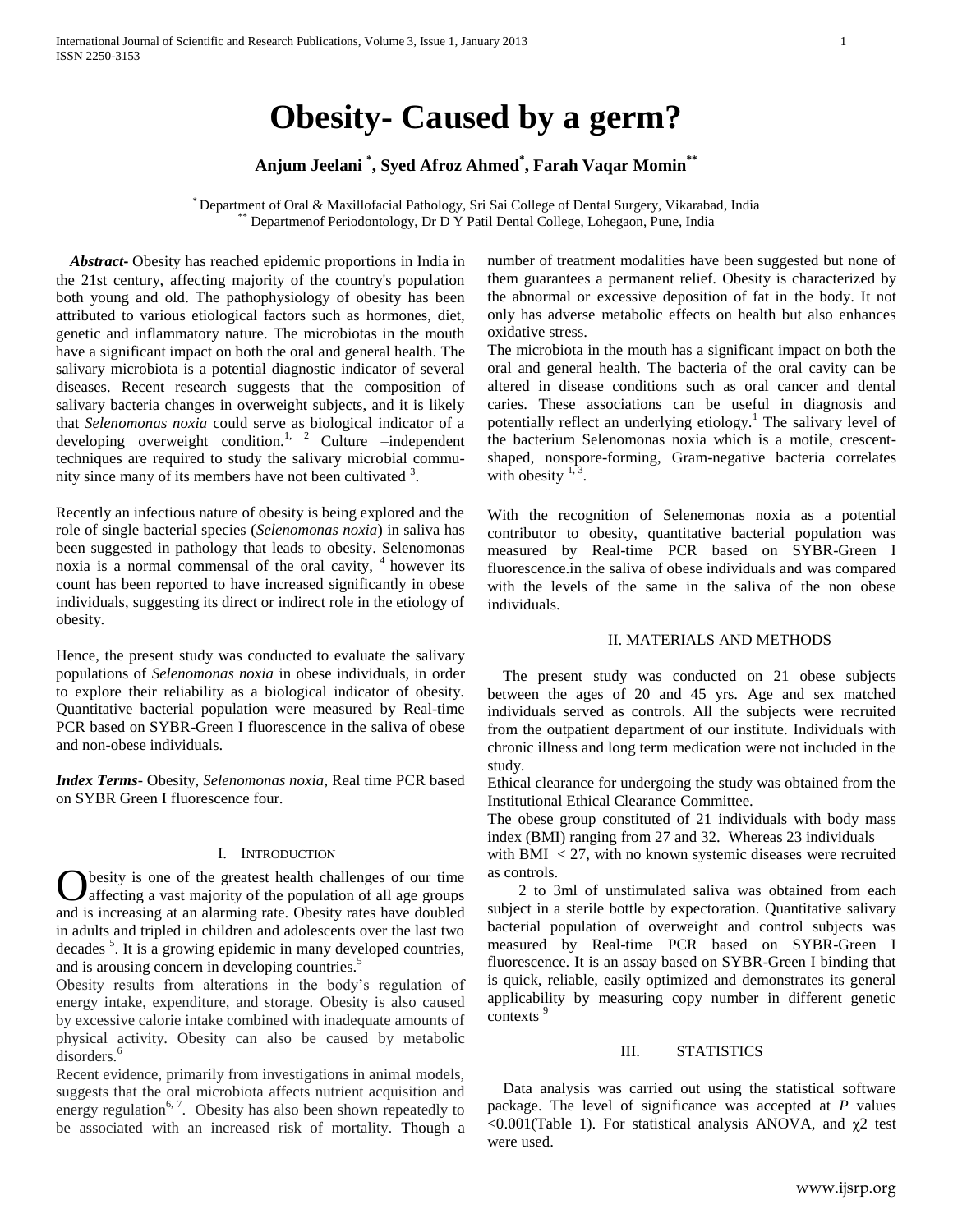## IV. RESULTS

As part of the study, salivary bacterial populations in 21 obese and 23 control individuals were measured targeting Selenemonas noxia by Real-time PCR based on SYBR-Green I fluorescence assay. It was observed that (Selenemonas noxia) microbial profiles differed markedly between obese individuals and controls and this difference was statistically significant. (P<0.001)(Table 1)

**Table 1: Characteristics of the subjects**

|                    | <b>Obesity</b> | <b>Controls</b> |             |
|--------------------|----------------|-----------------|-------------|
| <b>Variables</b>   | $(n=21)$       | $(n=23)$        | p value     |
|                    | Mean (s.d.)    | Mean (s.d.)     |             |
| <b>Male/female</b> | 12/9           | 13/10           | 1.000*      |
| Age (years)        | 34.71 (1.31)   | 34.13 (1.33)    | $0.378 +$   |
| Weight (kg)        | 86.28 (10.28)  | 60.69(4.23)     | $< 0.001 +$ |
| Height(m)          | 1.66(0.10)     | 1.64(0.11)      | $0.345+$    |
| BMI (kg/m2)        | 31.04(2.10)    | 18.21(1.9)      | $< 0.001 +$ |
| <b>Selenomonas</b> | 27.72(2.56)    | 19.6(1.61)      | $< 0.001 +$ |
| noxia              |                |                 |             |

**\* Chi square test** *x 2* **as statistical method + ANNOVA as statistical method**

This study reveals that specific bacteria (Selenomonas noxia) levels in the human mouth are higher in obese individuals when compared to that of non obese. (Table 2)Thus, selenomonas noxia species of bacteria may have some role, direct or indirect in the etiology of obesity.

Our results are in accordance with the observations made by **Goodson et al 2009,** who concluded that Selenemonas noxia levels in saliva may serve as biological indicator of obesity.<sup>1</sup>

**Cecilia et al 2012** , studied association between obesity and sum of bacterial cells in the oral subgingival biofilm indicates a possible link between oral microbiota and obesity in adolescents<sup>8</sup>.

## **Table 2: Selenomonas noxia levels in obese and non obese group.**



## V. DISCUSSION

 Analysis of the salivary microbiome may have implications in diagnostics e.g. in detection of microorganisms and viruses without designing specific tests for each pathogen<sup>2</sup>. Bacteria that live in the human mouth may act as biological indicators of gaining excess weight, and may even participate in the disease process that leads to obesity.

The results of this study suggest that Selenemonas noxia profiles differed in saliva of overweight individuals when compared to with the levels in the saliva of healthy individuals and were statistically significant.

*Selenomonas noxia* could be considered a disease candidate. The genus Selenomonas in general, are motile, crescent-shaped, nonspore-forming, Gram-negative bacteria which actively ferment glucose to produce propionic acid, and are obligate anaerobes found in both the mouth and the gastro-intestinal tract.<sup>1</sup>

As reported by **Di Baise et al 2008**, several findings indirectly support the hypothesis that oral bacteria could be related to obesity.<sup>6</sup>

Studies conducted on animals demonstrated that gut microbiota promoted absorption of monosaccharides in mice, which resulted in lipogenesis. The authors hypothesized that individuals predisposed to obesity may have gut levels of Firmicutes that promote more efficient extraction and/or storage of energy from a given diet, compared with lean individuals, and that intentional manipulation of gut microbiology may be useful for controlling weight in overweight individuals<sup>1,6</sup>.

Although these studies focused on gut bacteria, all gastrointestinal bacteria pass through the oral cavity at some time, and some of those transients might be located in, if not seeded from the oral cavity.<sup>1,6</sup>

Selenomonas noxia were significantly higher in tissue surfaces other than saliva, lateral and dorsal surface of tongue (**Mager DL et al. 2003**) 4 .

In a different context, investigators suggested that obesity may spread in social networks in a quantifiable and discernable pattern that depends on the nature of social ties. They studied the social interactions between overweight and non-overweight humans (**Nicholas and Christakis, 2007**) and found that obesity appears to spread through social associations. This was true of siblings and spouses, but not of neighbours.<sup>1, 9</sup>

Researchers from Forsyth Institute, Boston, and Piracicaba Dental School, State University of Campinas, Piracicaba, São Paulo, Brazil conclude that it seems likely that these bacterial species could serve as biological indicators of a developing overweight condition.<sup>1, 2</sup> Future research will investigate the role oral bacteria plays in the pathology that leads to obesity  $1, 5$ 

Tumor necrosis factor-α (TNFα) is one of many proinflammatory cytokines produced by diseased periodontal tissues that could be a pivotal inflammatory cytokine encouraging obesity. TNFα increases insulin resistance, induces C-reactive peptide production, and inhibits adiponectin, an important antiinflammatory adipokine.<sup>1</sup> TLRs and adapter proteins were overexpressed in peripheral blood mononuclear cells (PBMCs) from obese subjects, which correlated with increased expression of TNF-α and IL-6. This association may explain a potential pathophysiological link between obesity and inflammation leading to insulin resistance. (**Rasheed Ahmed et al 2012**) 10

Periodontal treatment is effective in reducing blood levels of TNF- $\alpha$  and C-reactive protein. By this mechanism, periodontal bacteria would be seen to stimulate the formation of